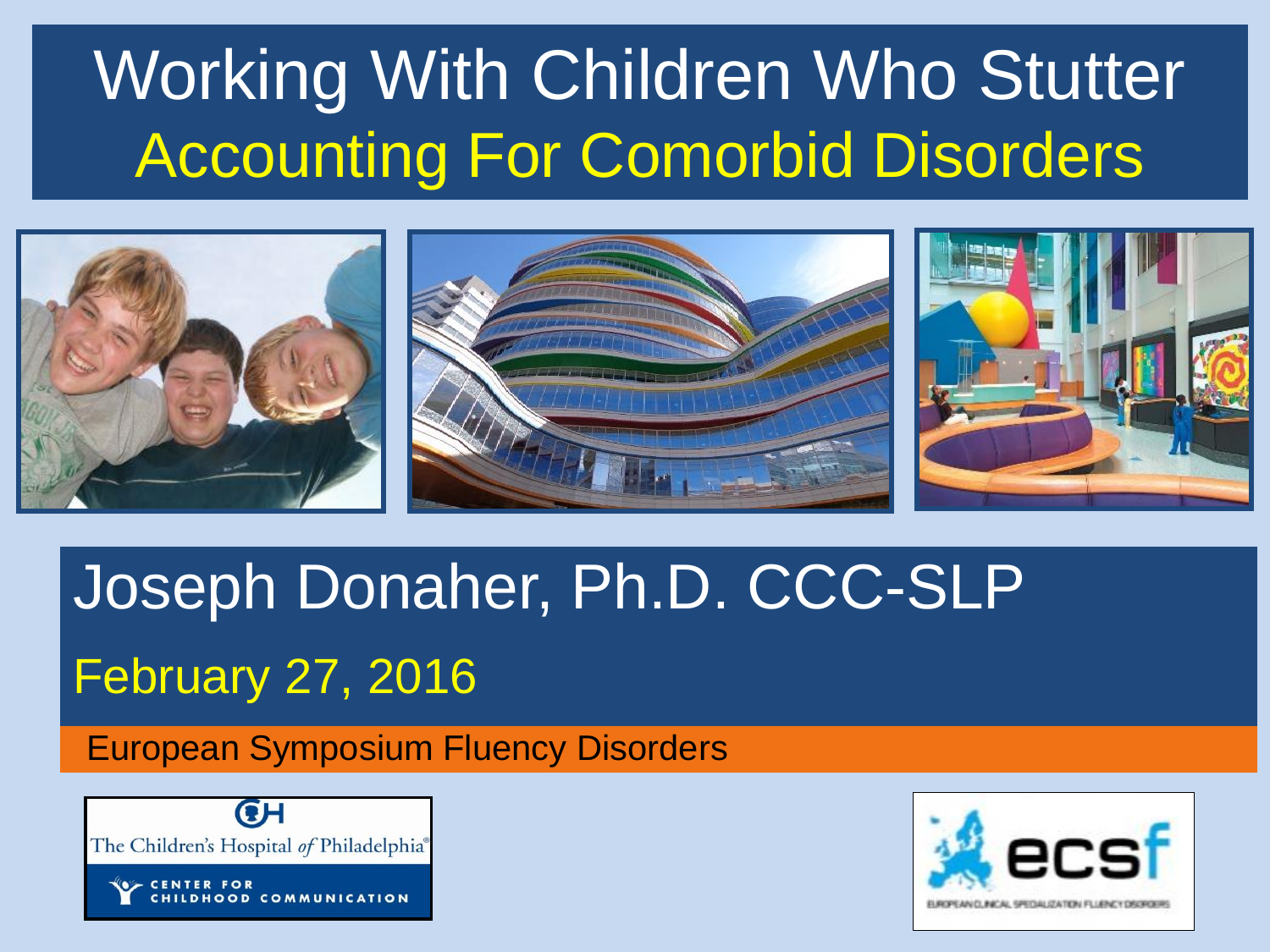## What I hear

*My son has Autism and stutters on the last word in the sentence. His therapists has never seen that before. Have you?*

*I'd love to try but I'm not sure if intervention would do any good. The stuttering is the least of her problems.* 

*I am at a loss with a kid I just evaluated. He is 10 with diagnoses of anxiety, TS, and epilepsy in addition to severe stuttering. What should I do?* 

My 15 year old boy stutters with ADHD. He never remembers to use his speech techniques and he refuses to practice at home.

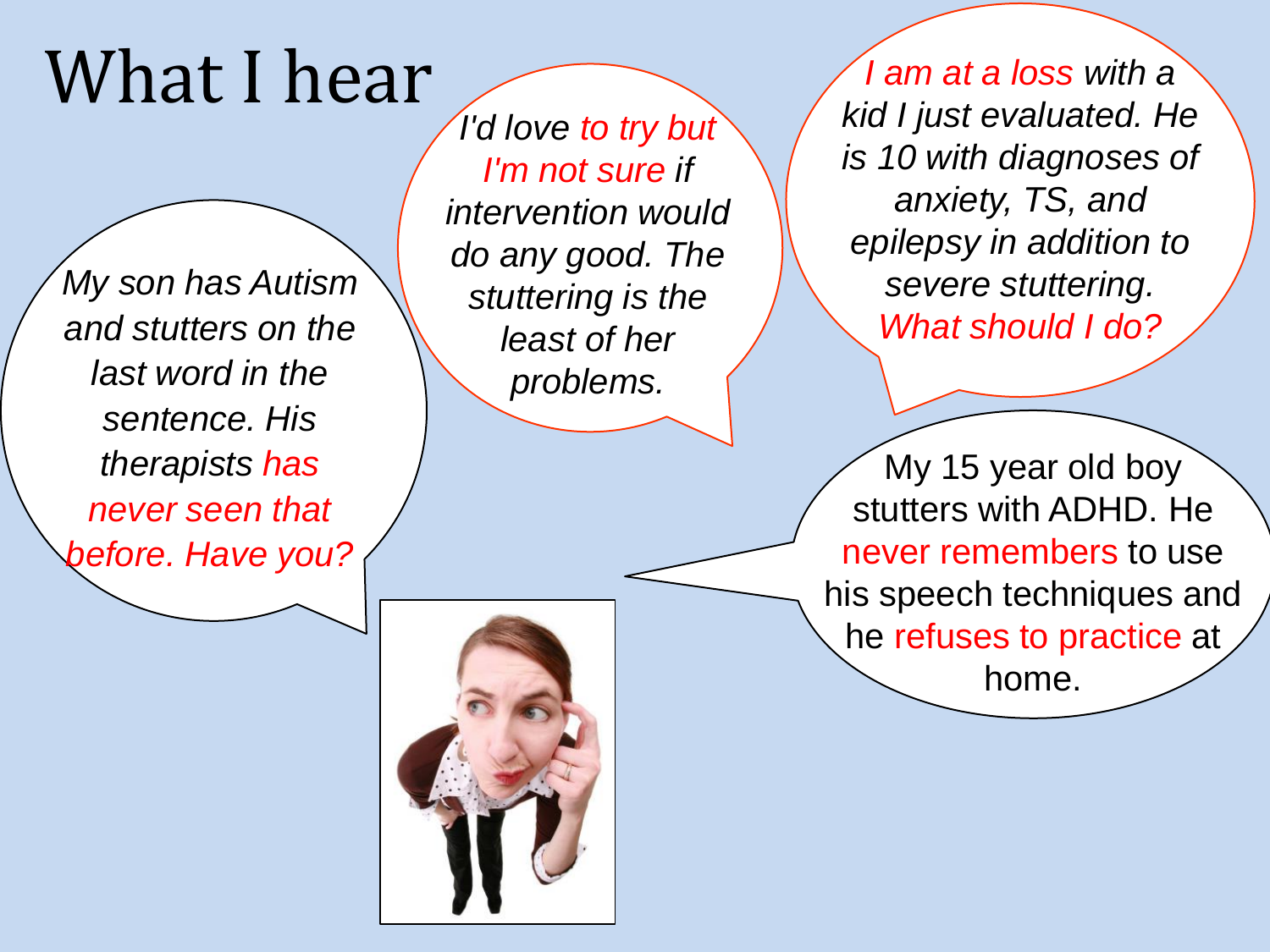## Linked with Disfluencies



- Prader-Willi Syndrome
- Down's Syndrome
- Expressive/receptive Language Disorder
- Phonological Disorder
- Asperger's Syndrome
- Intellectual Disability
- Turner Syndrome
- Auditory Processing
- Attention Deficit Hyperactivity Disorder
- Fragile X
- Neurofibromatosis
- Autism Spectrum Disorder
- Acquired Neurological
- **Disorders**
- Prader-Willi Syndrome
- Tourette Syndrome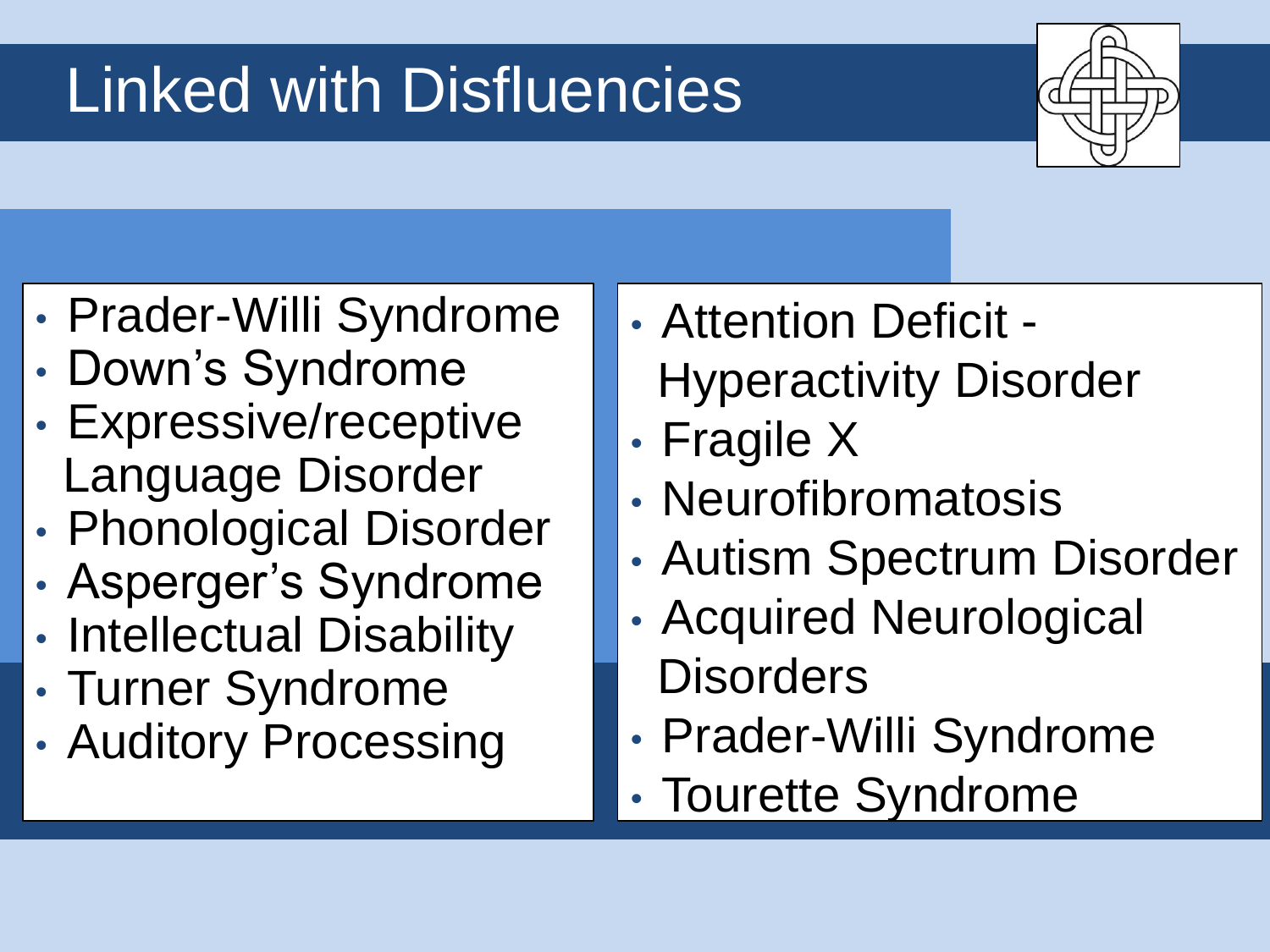**But our lady** said it was stuttering…not fluency or disfluency!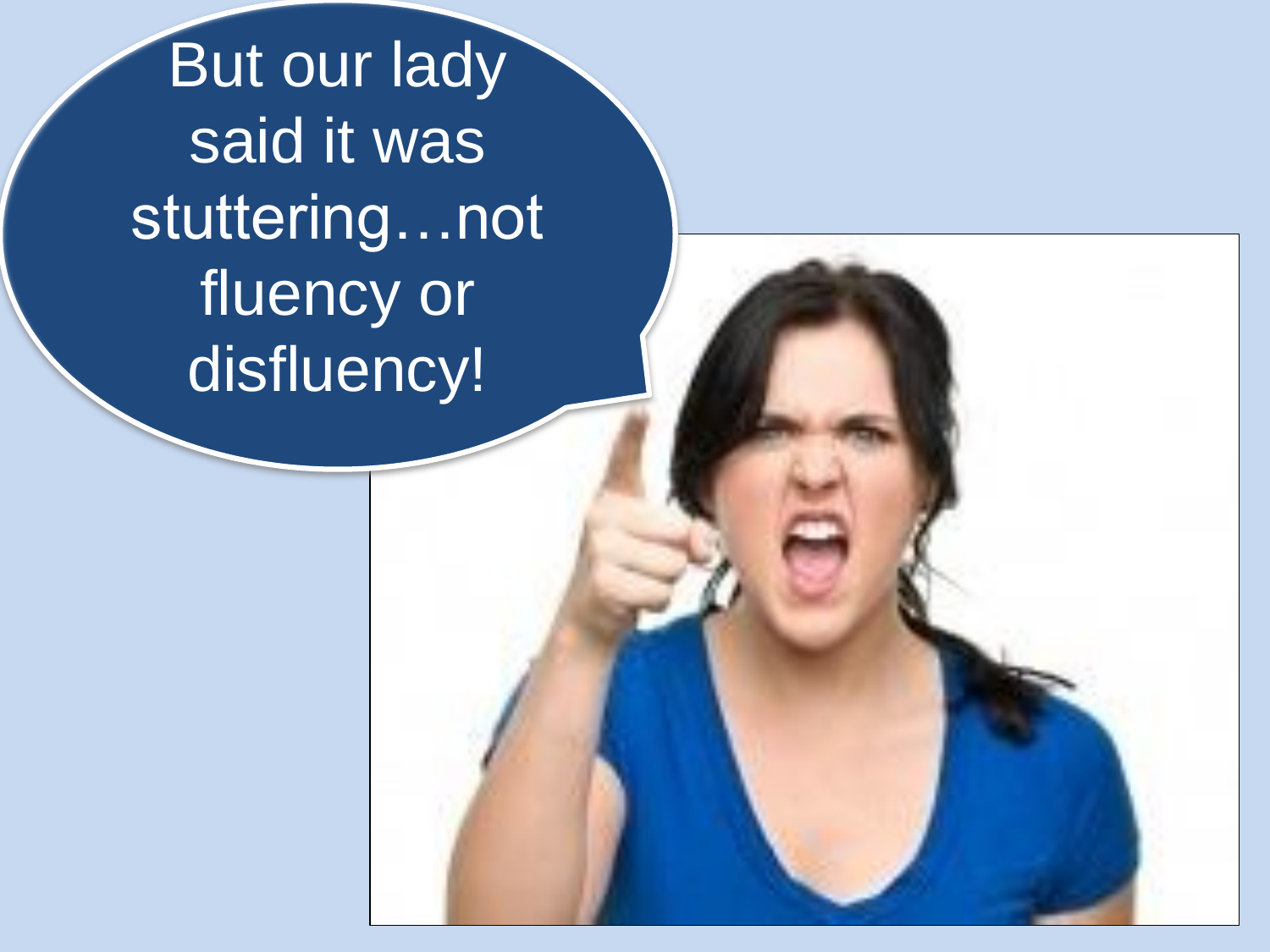#### Differential Diagnosis

|                                             | <b>Typical</b><br><b>Disfluencies</b>                                               | <b>Stuttering</b>                                                       | <b>Atypical</b><br><b>Disfluencies</b>                                      |
|---------------------------------------------|-------------------------------------------------------------------------------------|-------------------------------------------------------------------------|-----------------------------------------------------------------------------|
| <b>Type</b><br><b>of</b><br><b>Behavior</b> | • Whole-word &<br>phrase reps<br><b>• Sentence Revs.</b><br>• Interjections/Fillers | • Whole & part<br>word reps<br>• Prolongations<br>• Blocks              | • Whole or part word<br>reps<br>• Sound prolongations<br>• Sound insertions |
| Location<br><b>of</b><br><b>Behavior</b>    | • Primarily between<br>words                                                        | • Within words<br>• Typically initial position<br>• Tendency to cluster | • Medial or<br>final position                                               |
| Frequency                                   | • < 10% of Syllables                                                                | $\cdot$ > 4% of syll.<br>• 2x as disfluent<br>• Noticed >10%            |                                                                             |
| <b>Duration</b>                             | • 1-2 Repetitions                                                                   | $\cdot$ 3 < Reps<br>• Truncated<br>pauses<br>between reps               |                                                                             |
| <b>Reactions</b>                            | • Typically no<br>reactions &<br>min. awareness                                     | • Secondary behs<br>• Avoidances<br>• Fears/Anxiety                     | <b>Typically no reactions</b><br>$\bullet$<br>& min. awareness              |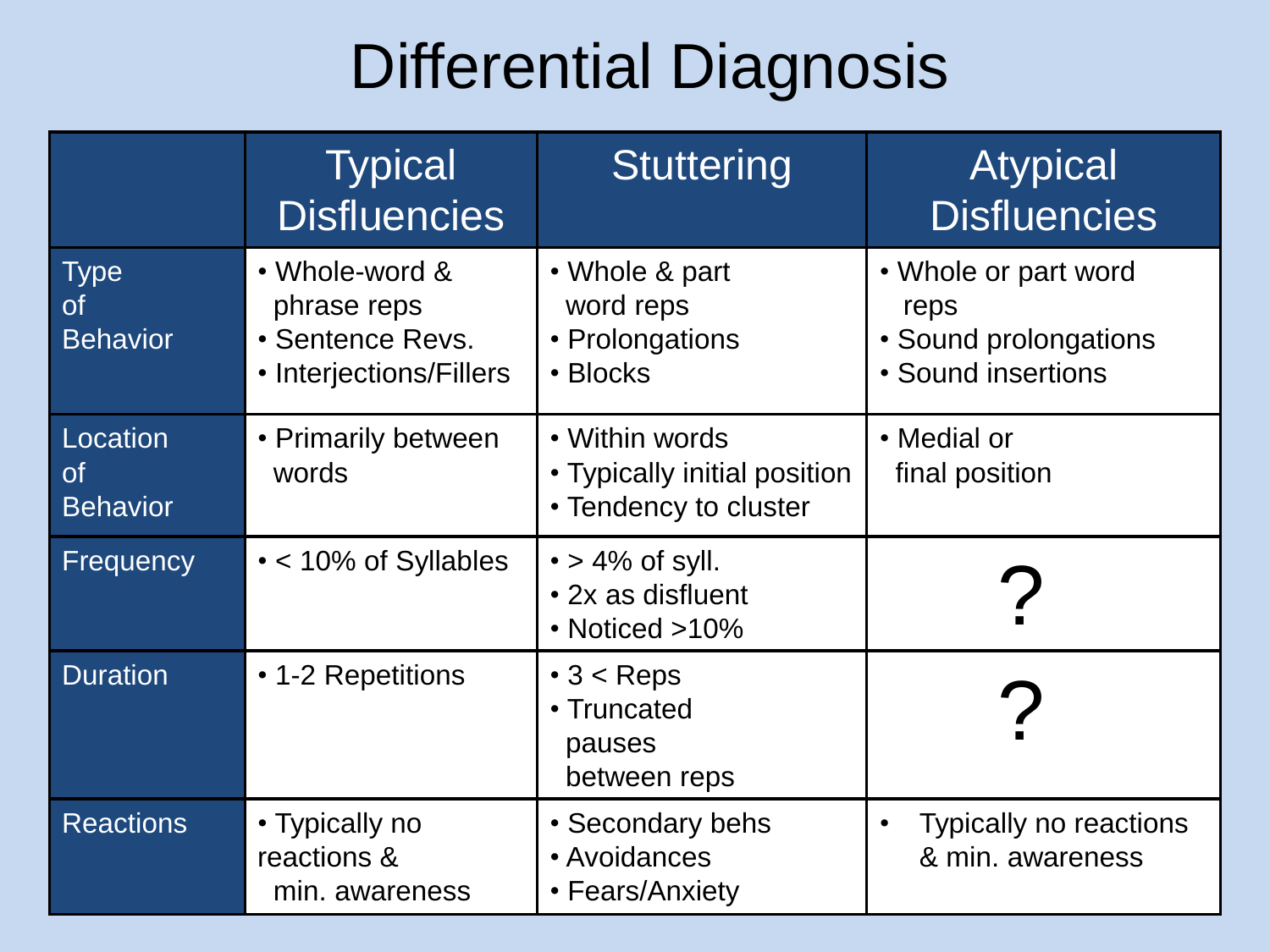#### **+** Clinical Questions

- What characteristics does the child present with that appear to be negatively impacting his *ability* or *desire* to communicate?
- $\blacksquare$  How do these characteristics impact the therapy process?
- What can be done to minimize the impact?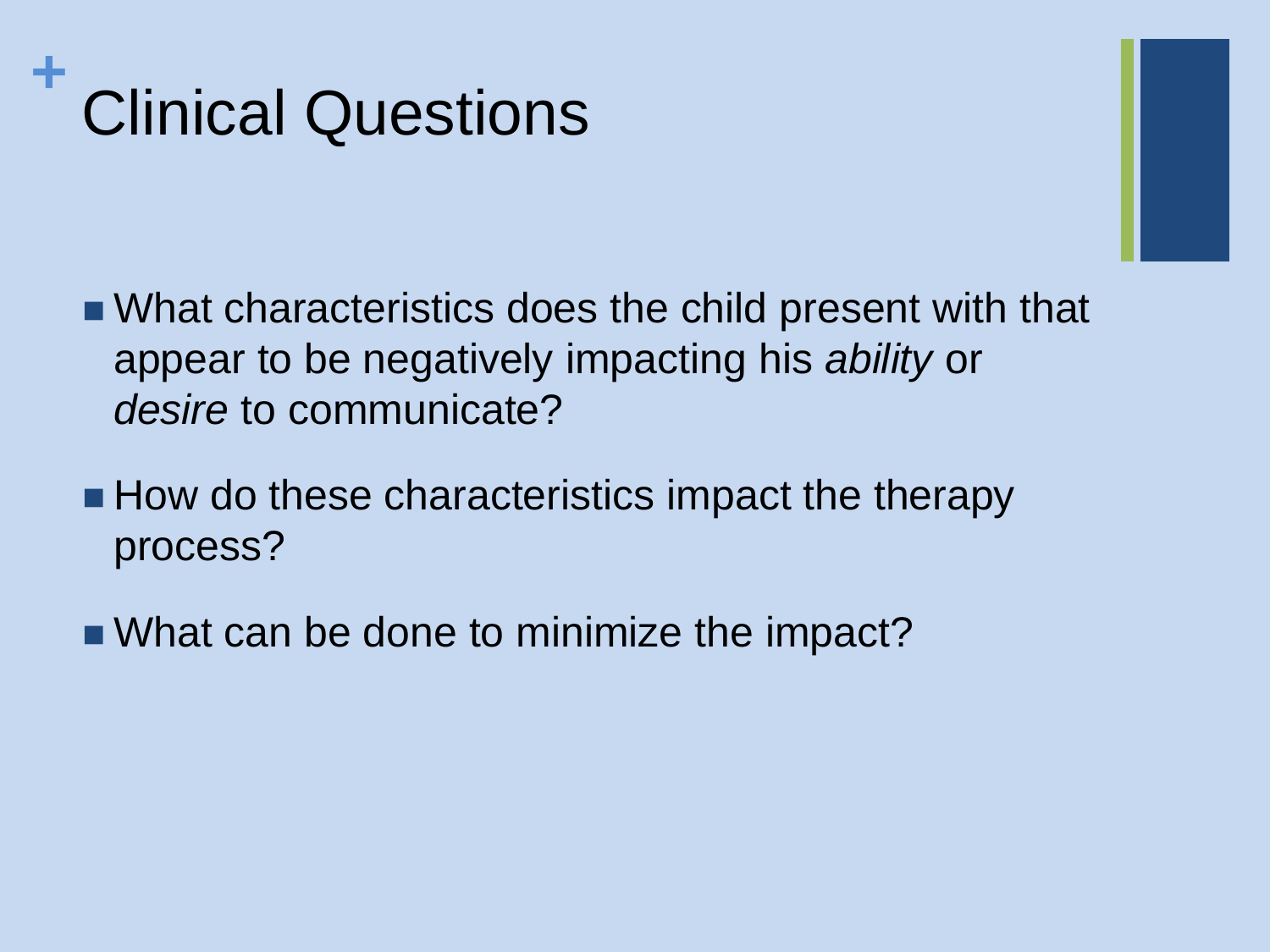#### **+** Clinical Versus Subclinical

Subclinical behaviors are detectable but not at the clinical level to warrant a diagnosis

- Not high enough to meet diagnostic criterion
- May still impact functioning
- May still need to be addressed

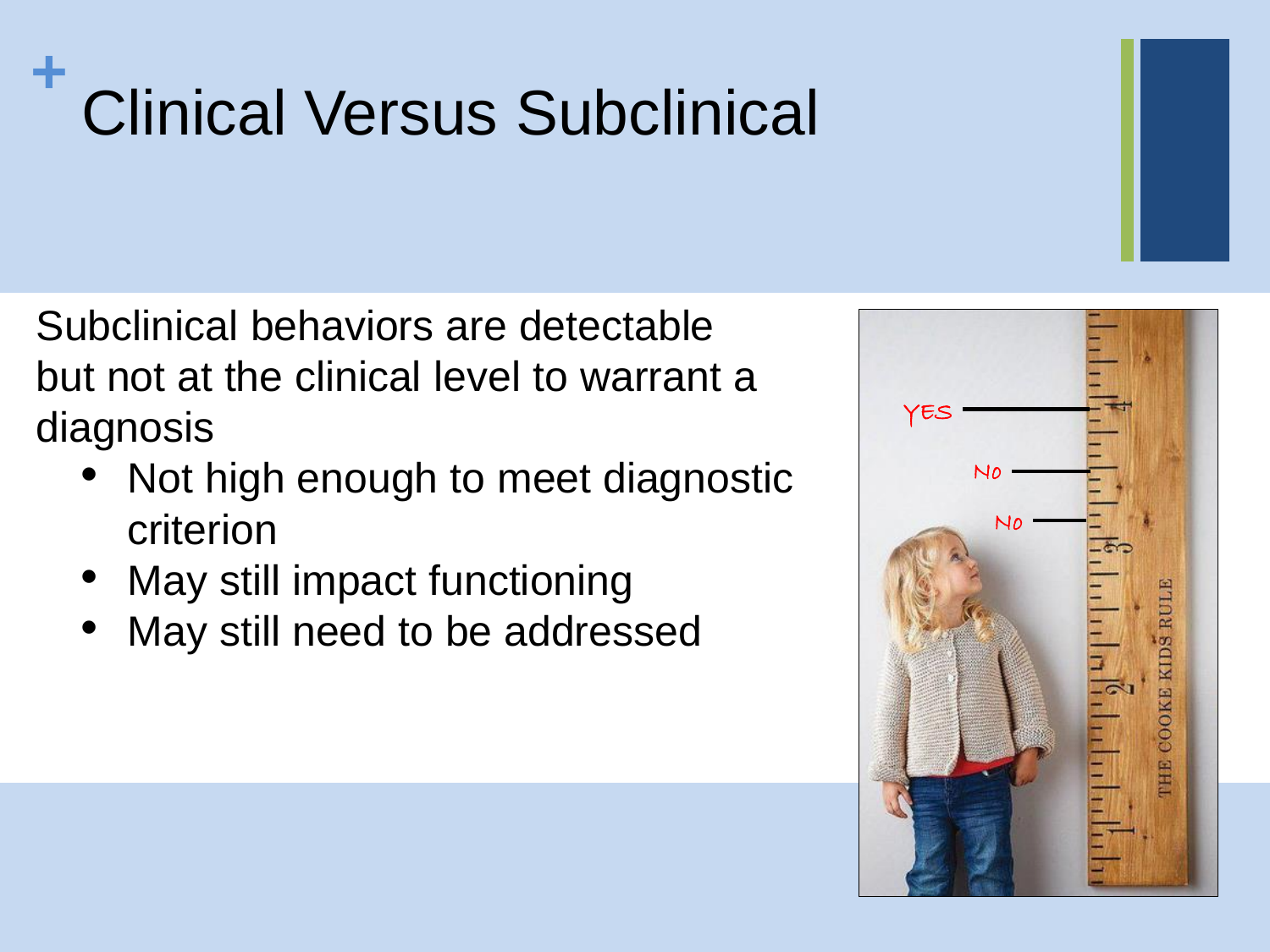

Donaher, & Richels, 2012;. Eggers et al., 2010; Eggers, DeNil, & Van den Bergh, 2010; Karrass et al. 2006; Alm, 2014; Conture et al., 2013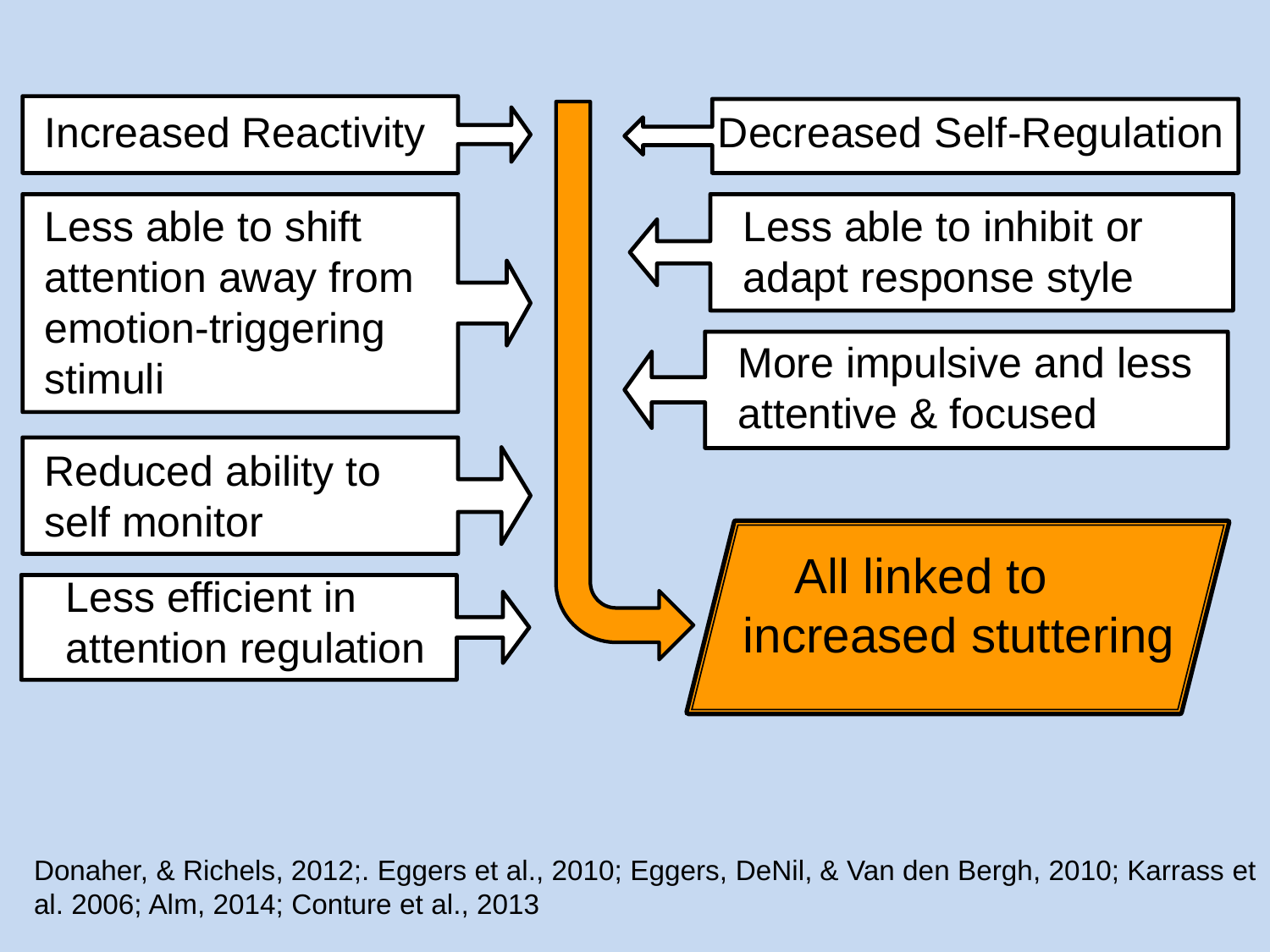#### **Specific Characteristics**

| <b>Result in</b>                                                                                                  | Exacerbate                                                                                                                  | <b>Impact Fluency</b>                                                                                                                                                 |
|-------------------------------------------------------------------------------------------------------------------|-----------------------------------------------------------------------------------------------------------------------------|-----------------------------------------------------------------------------------------------------------------------------------------------------------------------|
| <b>Disfluencies</b>                                                                                               | Stuttering                                                                                                                  | Management                                                                                                                                                            |
| • Whole-word reps<br>· Phrase-reps<br>• Revisions<br>• Fillers<br>• Part word reps<br>• Prolongations<br>· Blocks | · Increased rate<br>• Longer utterances<br>• Impulsivity<br>· Inflexible thoughts<br>· Social concerns<br>• High reactivity | · Struggles to retain<br>information<br>• Reduced ability to<br>monitor & appraise<br>performance<br>• All/nothing thinking<br>. Not following through<br>• Forgetful |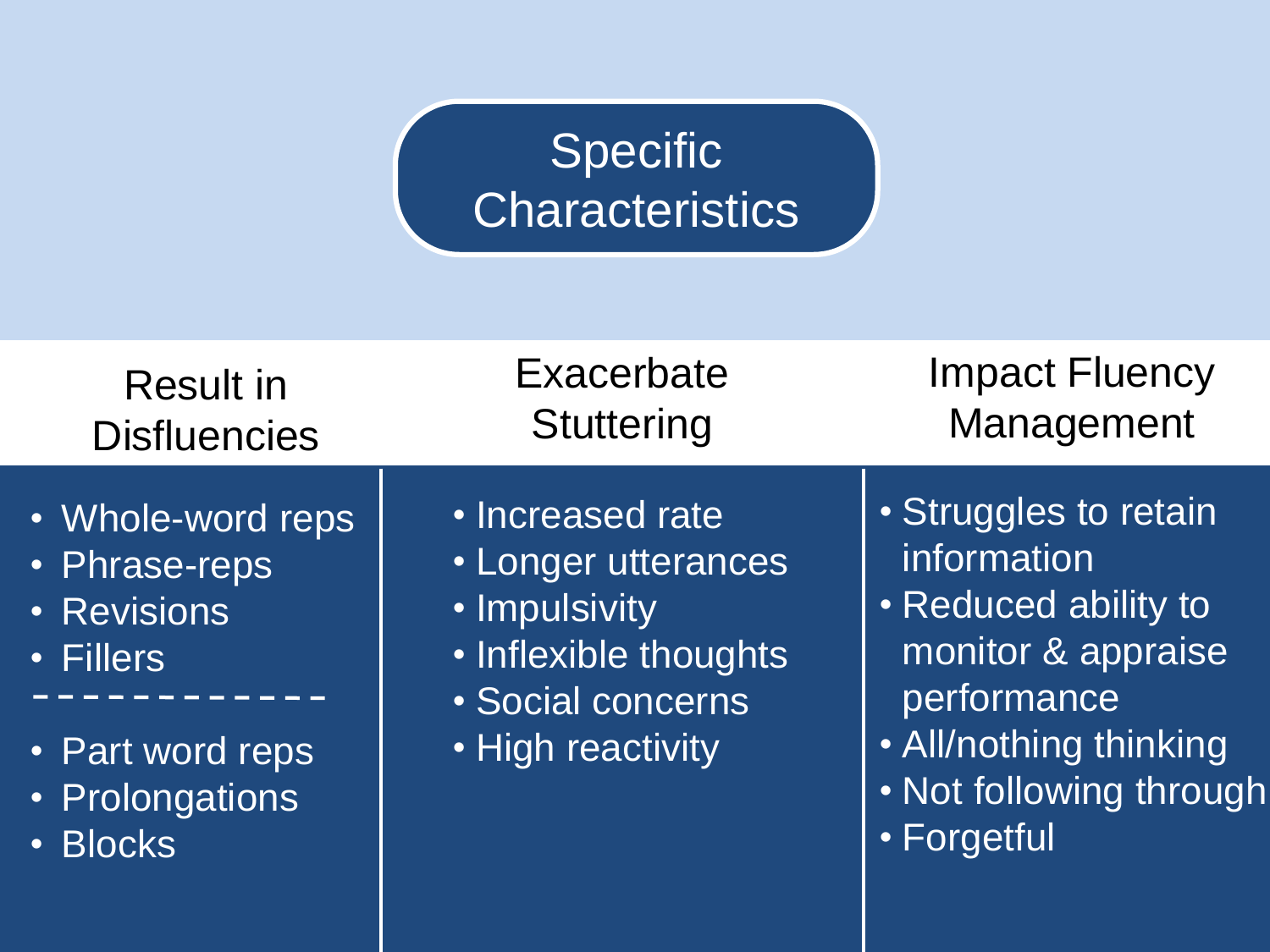#### Intervention

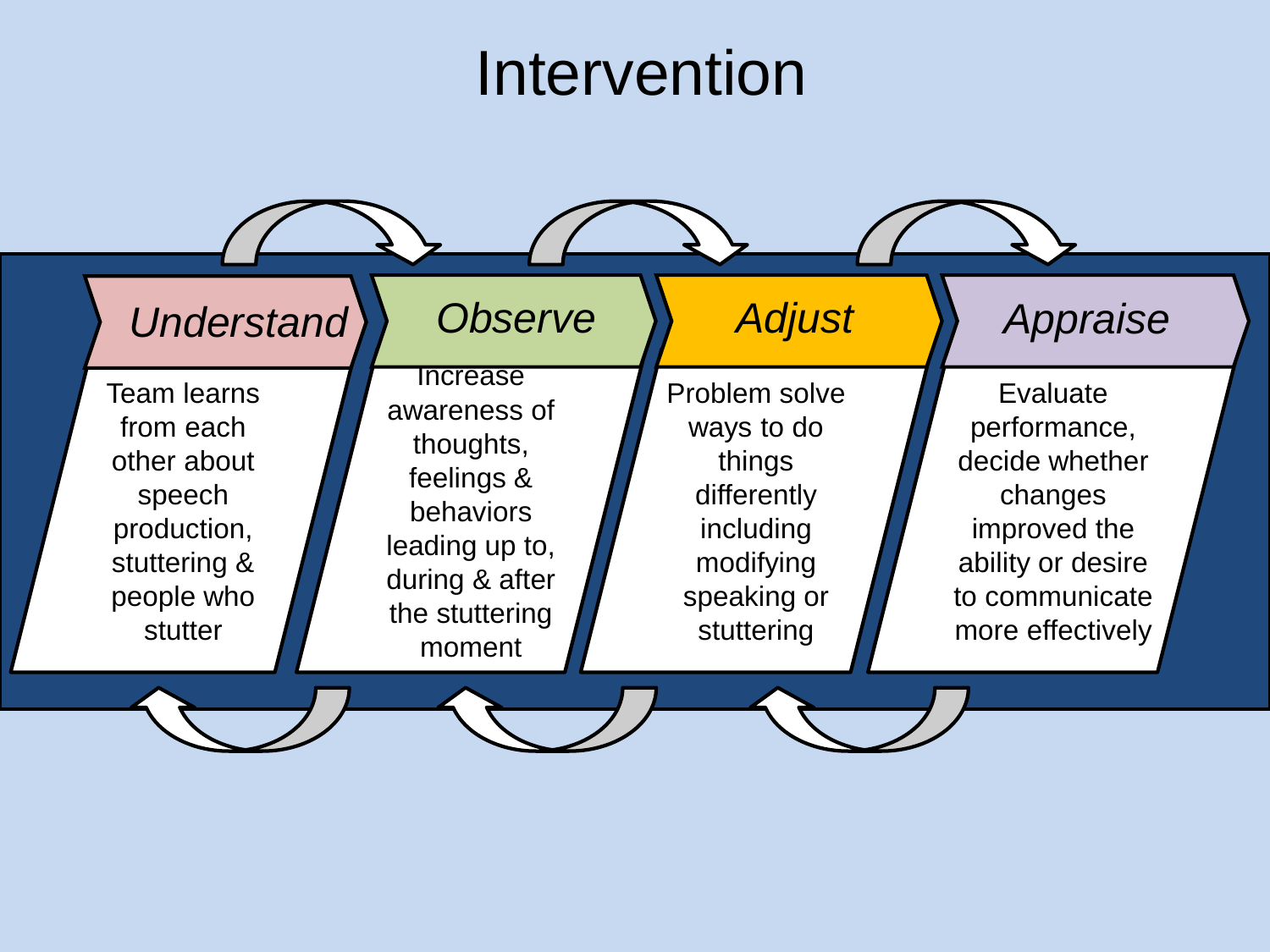#### Common Roadblocks - Attention

- Focus
- Attending
- **Distractibility**
- **Memory**
- **Organization**
- $\checkmark$  Listening
- Child does not appear to be listening or comprehending what is being said
- Child gets distracted from monitoring spontaneous performance
- Child appears disengaged
- Child forgets to do home assignments

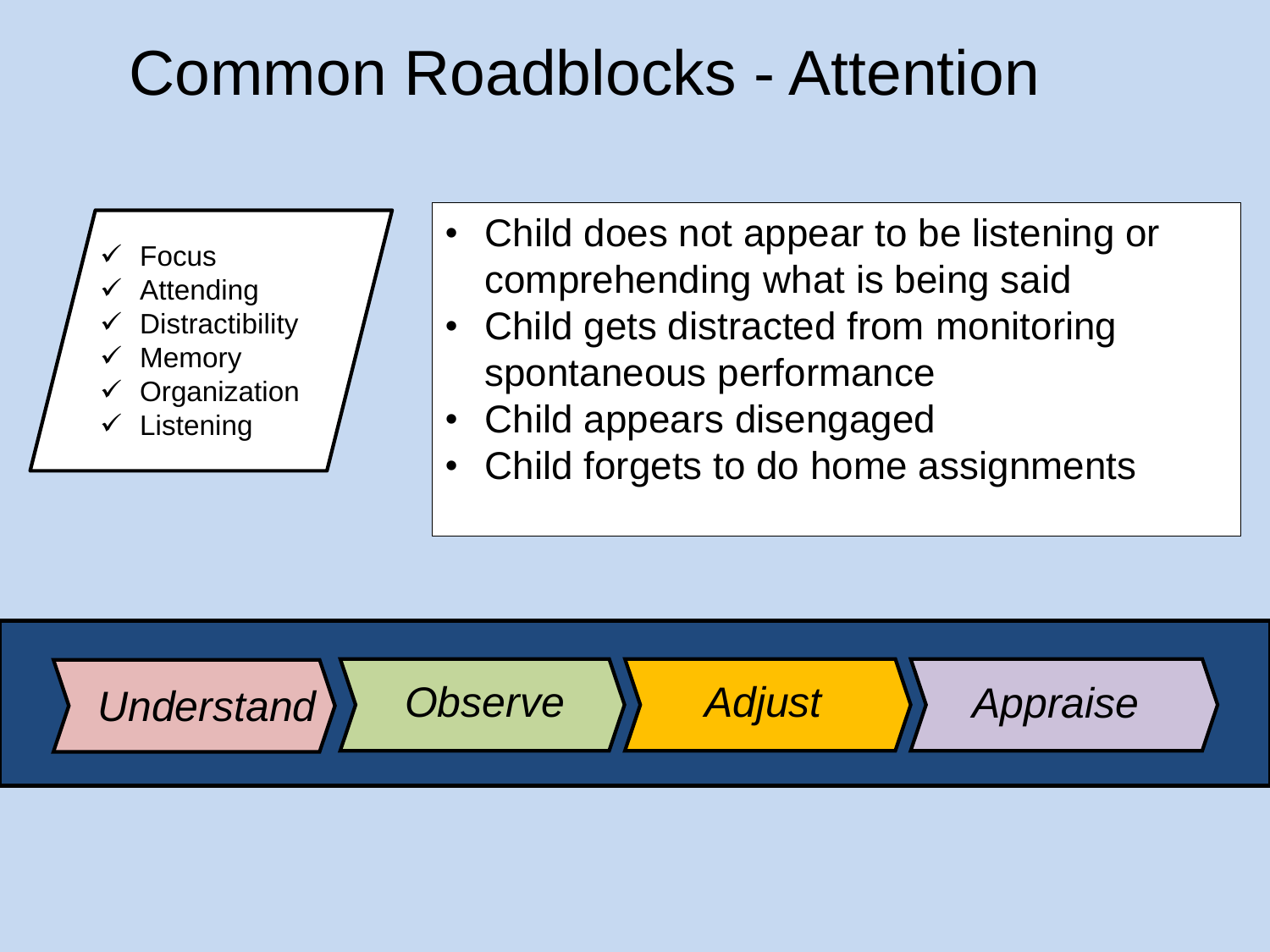#### Accommodations - Attention

- Repeat directions/information and ask the child to repeat them back
- Start monitoring "externally to internally" and along a hierarchy
- Incorporate topics that are interesting & motivating to the client
- Require daily charting as part of the assignment
- Establish rules for parental reminders

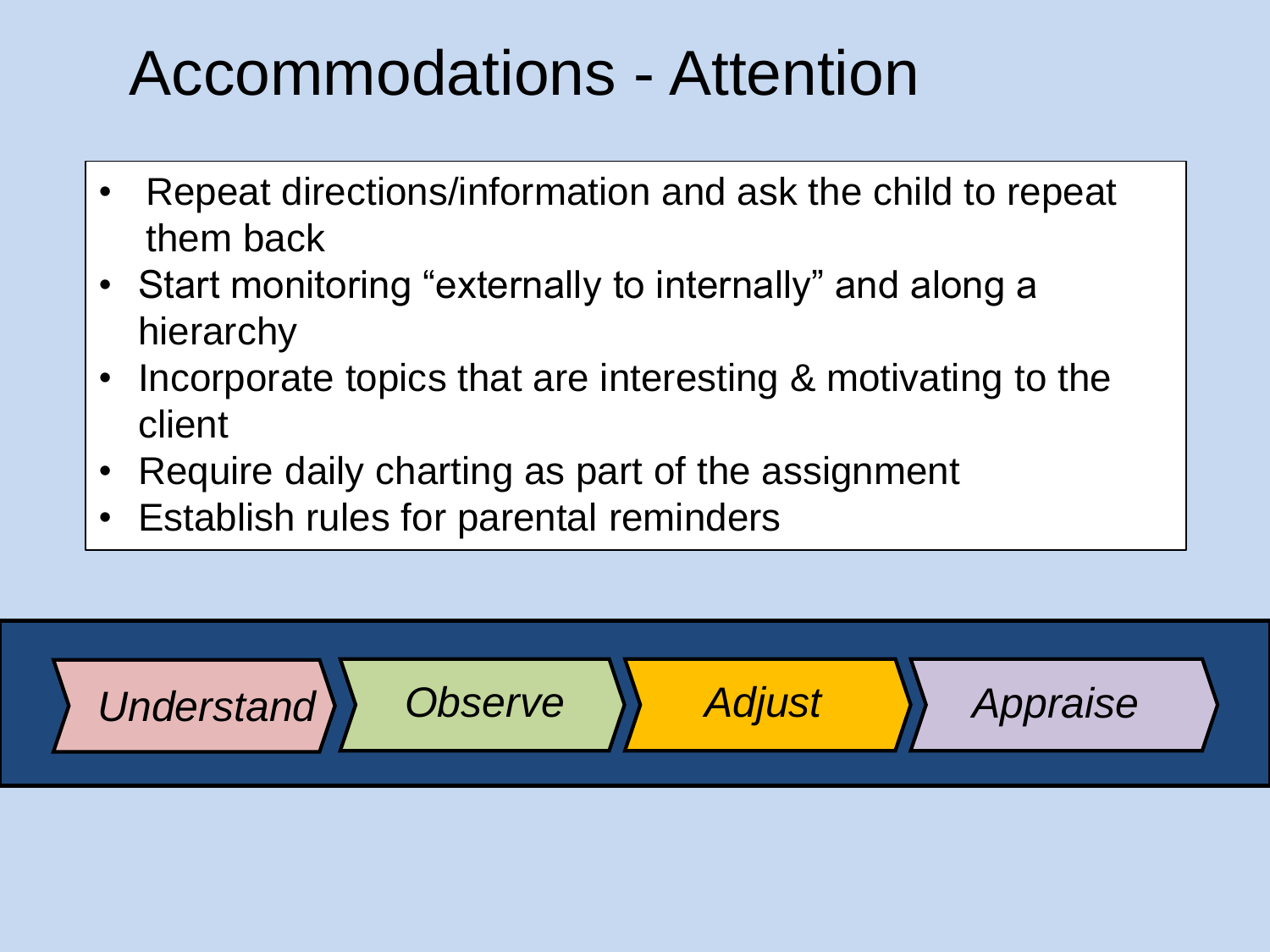### Common Roadblocks - Behavioral

- $\checkmark$  Self Regulation
- $\checkmark$  Energy
- $\checkmark$  Emotionality
- Excessive talking
- $\checkmark$  Impulsivity
- $\checkmark$  Anxiety
- $\checkmark$  Impulse control
- Child struggles to sit still or remain in chair
- Child frequently interrupts others
- Child "won't" use techniques
- Child is anxious about interacting with anyone

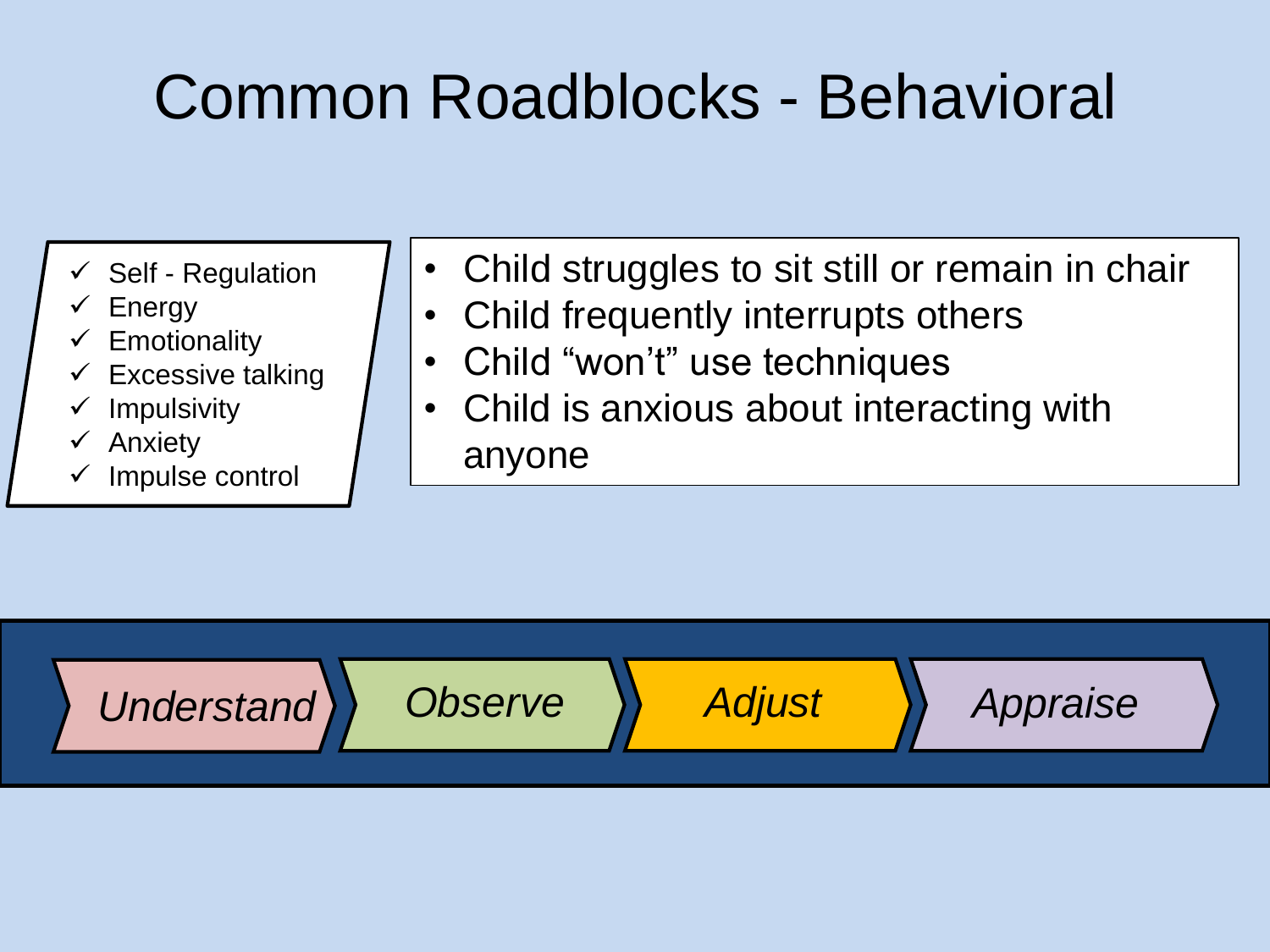#### Accommodations - Behavioral

- Shorter work periods with breaks between
- Built in rewards to motivate
- Behavior contracts
- Focus on increasing communicative effectiveness with functional outcomes
- Discuss the difference between technique and skill

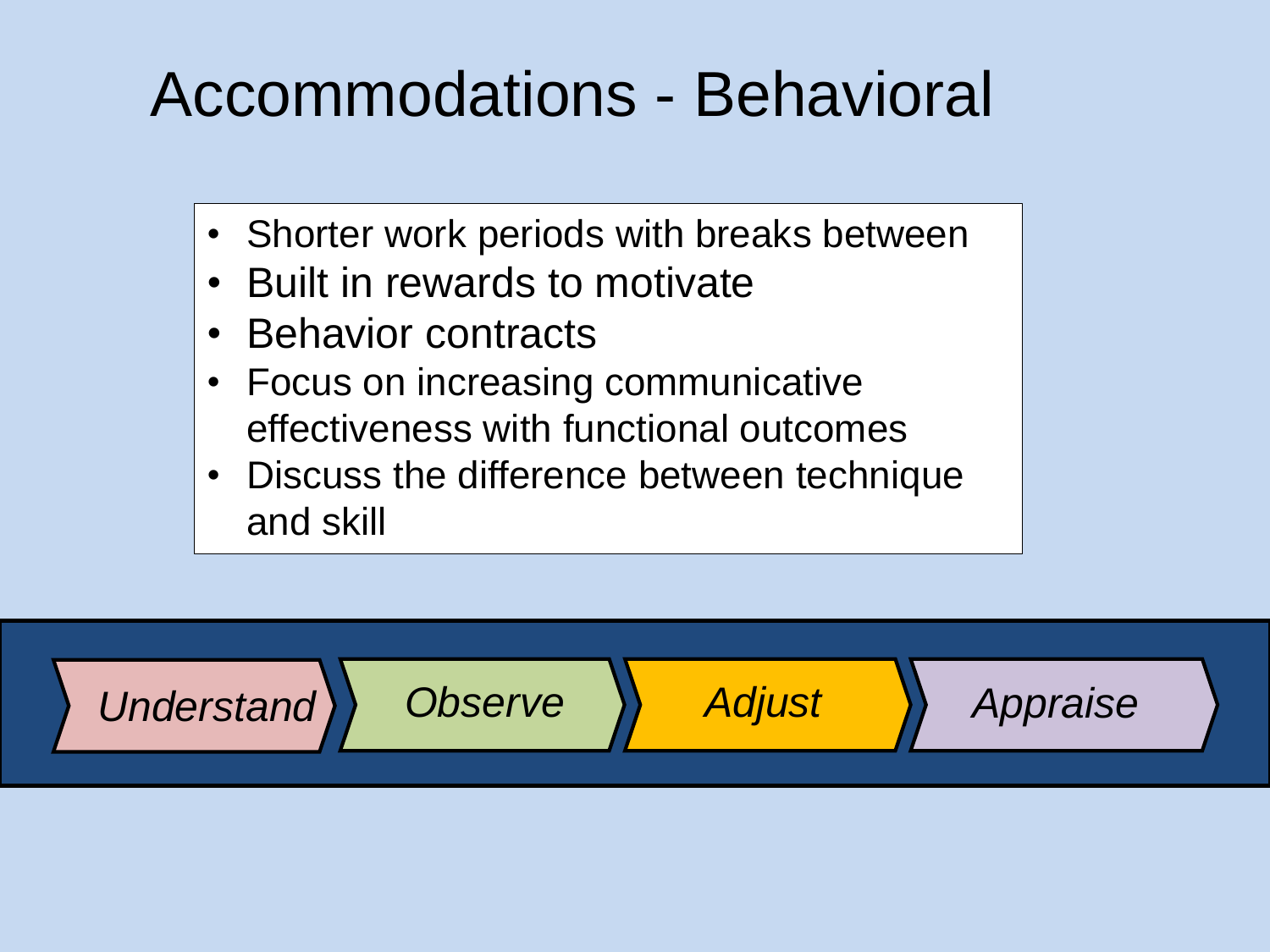**Technique** The way to perform a task

#### Skill

Proficiency of performing with minimum effort and maximum certainty that is developed through training or experience

#### Ability

Technique > Skill

An individual's potential or capacity for acquiring a skill based on inherited, individual traits that underlie learning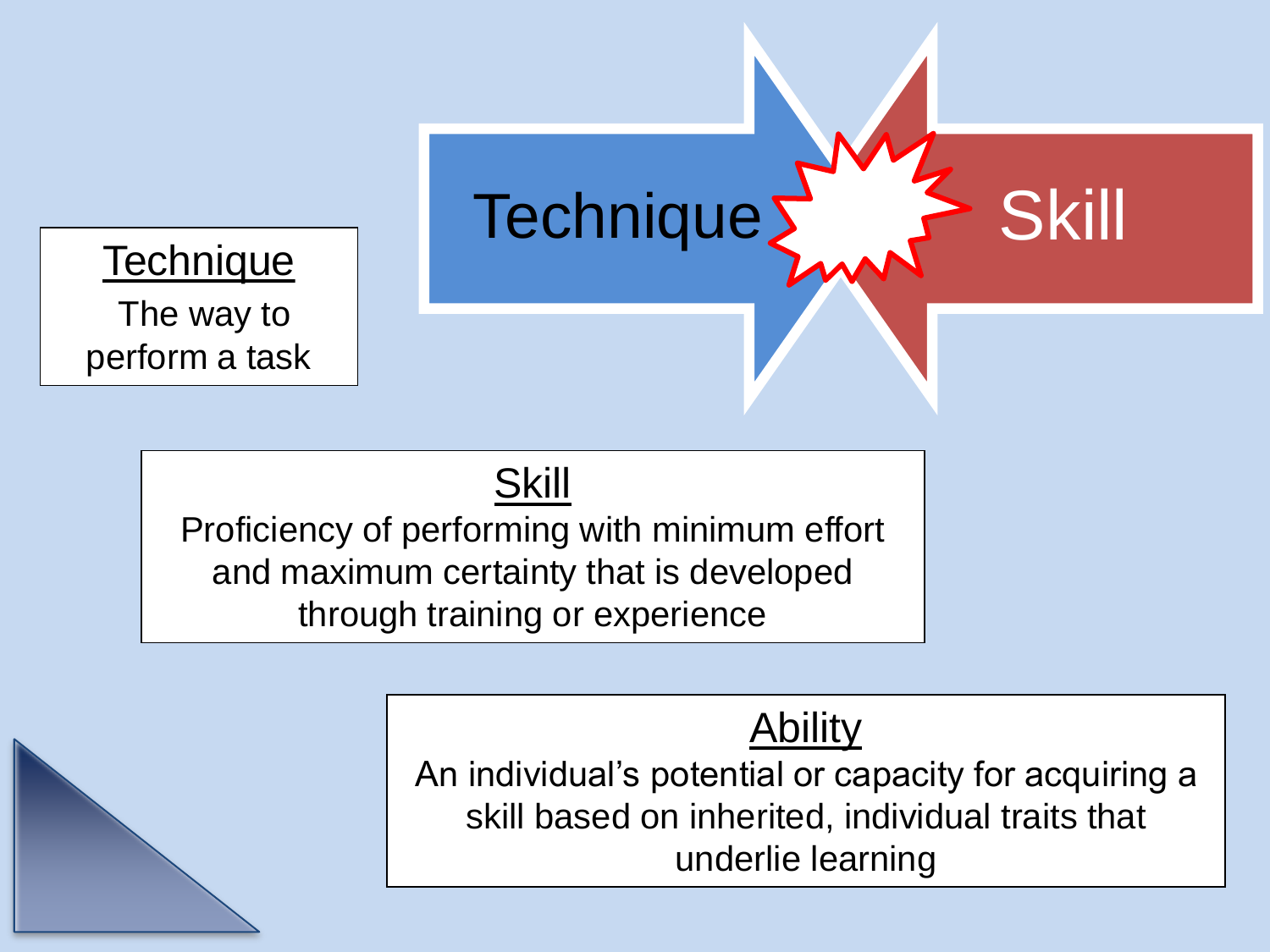## Common Roadblocks - Cognitive

- $\checkmark$  Following directions
- Retention
- $\checkmark$  Planning
- $\checkmark$  Concentration
- $\checkmark$  Problem solving
- $\checkmark$  Inflexible thinking
- Child is not following the activity or appears unaware of what to do
- Inconsistent performance or quickly forgets things
- Child struggles with analyzing situations

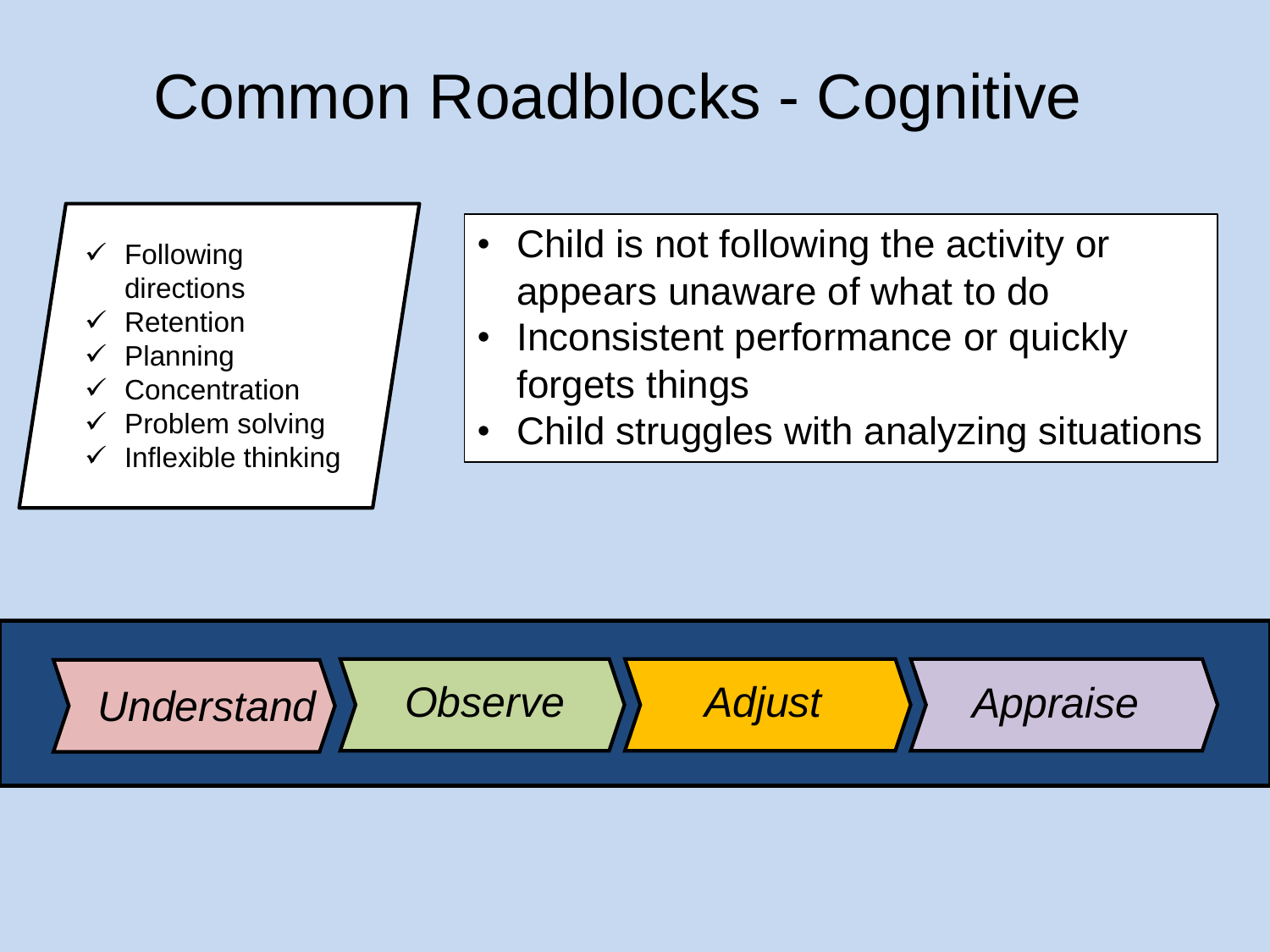#### Accommodations - Cognitive

- Clear & concise directions
- Use visual reminders
- Model, model, model
- Role play with analysis
- Clear and concrete goals





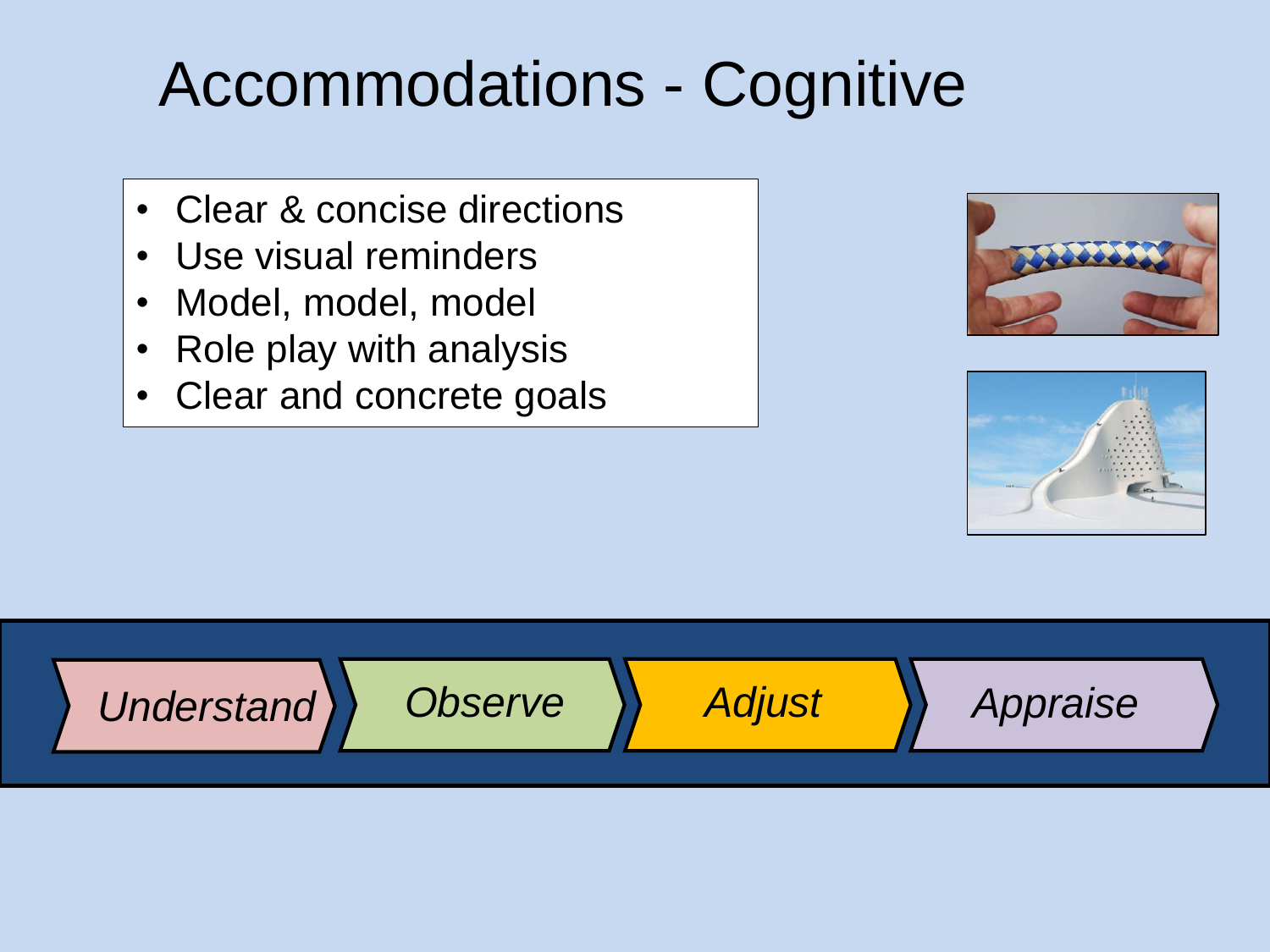Identify specific characteristics that are concerning

Create a system to review and monitor performance and adjust as needed

Determine positive target behaviors based on identified concerns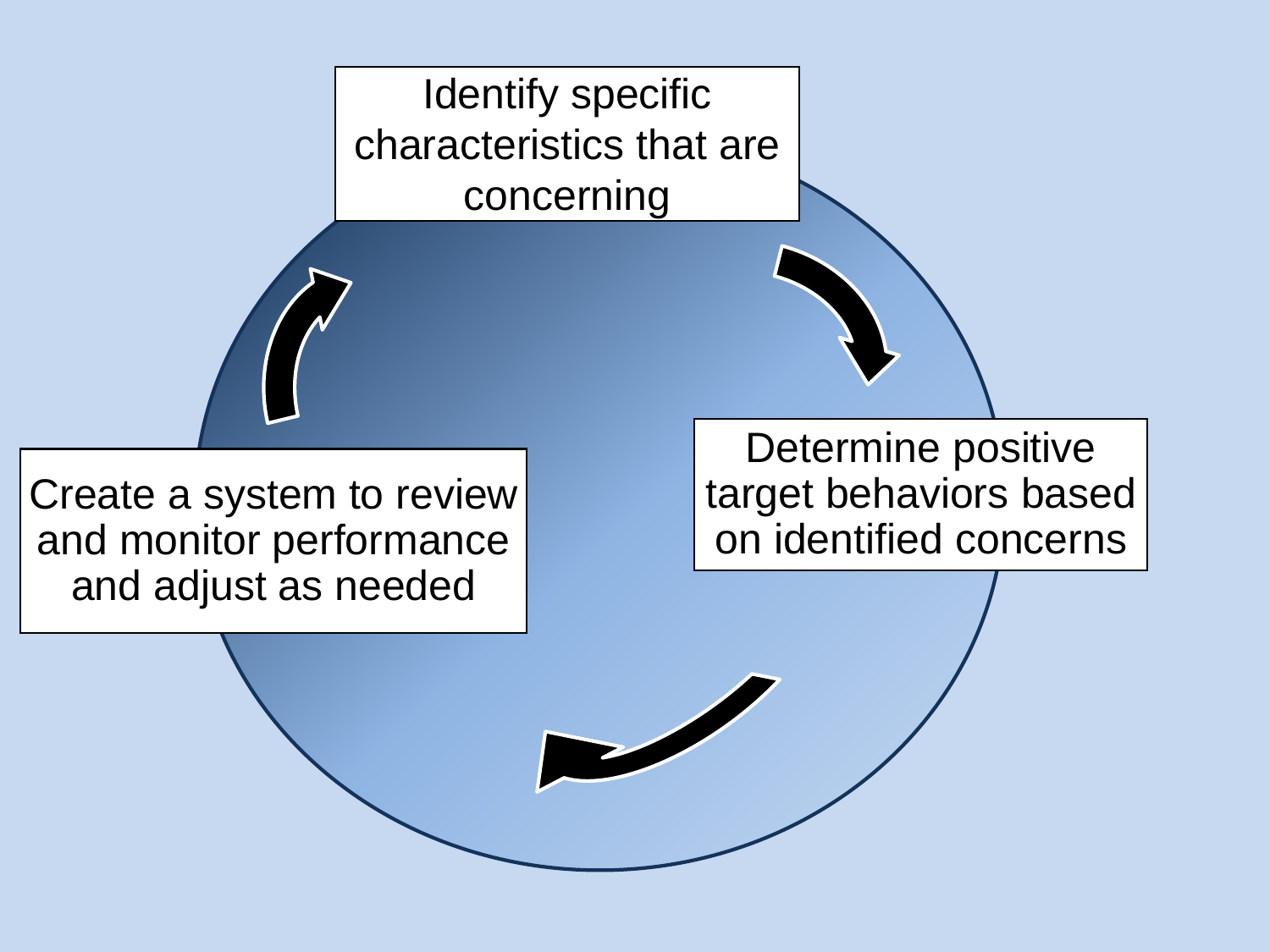#### **Conclusions**

• Concomitant issues can negatively impact one's ability and/or desire to communicate effectively

**+**

- Disfluency patterns are common with various concomitant issues but that does not mean that stuttering is
	- Therapists must consider the nature of the disfluency to individualize intervention
- Subsets of CWS demonstrate elevated characteristics of inattention, impulse control and/or hyperactivity-impulsivity
	- Individual characteristics must be taken into account for treatment purposes